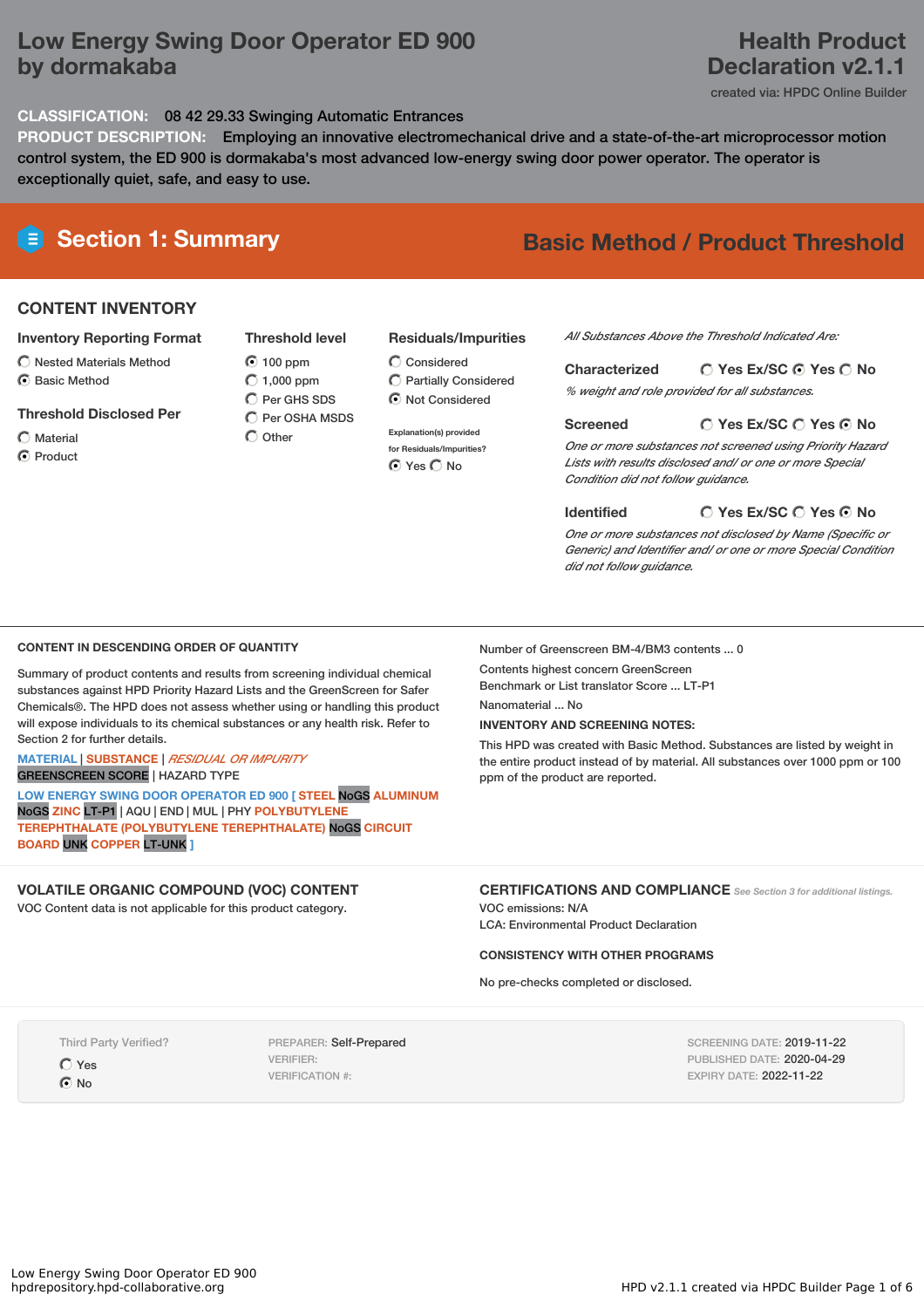This section lists contents in a product based on specific threshold(s) and reports detailed health information including hazards. This HPD *uses the inventory method indicated above, which is one of three possible methods:*

- *Basic Inventory method with Product-level threshold.*
- *Nested Material Inventory method with Product-level threshold*
- *Nested Material Inventory method with individual Material-level thresholds*

Definitions and requirements for the three inventory methods and requirements for each data field can be found in the HPD Open *Standard version 2.1.1, available on the HPDC website at: [www.hpd-collaborative.org/hpd-2-1-1-standard](https://www.hpd-collaborative.org/hpd-2-1-1-standard)*

### **LOW ENERGY SWING DOOR OPERATOR ED 900**

#### PRODUCT THRESHOLD: 100 ppm **RESIDUALS** AND IMPURITIES CONSIDERED: No

RESIDUALS AND IMPURITIES NOTES: This HPD was created with Basic Inventory. Substances are listed by weight in the entire product instead of by material. All substances over 1000 ppm or 100 ppm of the product are reported.

OTHER PRODUCT NOTES: -

| <b>STEEL</b>                                                   |                                                                             |                                   |                    | ID: 12597-69-2                                                                                                                                                                                                                                                                 |  |
|----------------------------------------------------------------|-----------------------------------------------------------------------------|-----------------------------------|--------------------|--------------------------------------------------------------------------------------------------------------------------------------------------------------------------------------------------------------------------------------------------------------------------------|--|
| HAZARD SCREENING METHOD: Pharos Chemical and Materials Library |                                                                             | HAZARD SCREENING DATE: 2019-11-22 |                    |                                                                                                                                                                                                                                                                                |  |
| %:46.00                                                        | <b>GS: NoGS</b>                                                             | RC:<br><b>Both</b>                | NANO:<br><b>No</b> | ROLE: Drive unit, slide channel and mounting<br>plate                                                                                                                                                                                                                          |  |
| <b>HAZARD TYPE</b>                                             | AGENCY AND LIST TITLES                                                      |                                   | WARNINGS           |                                                                                                                                                                                                                                                                                |  |
| None found                                                     |                                                                             |                                   |                    | No warnings found on HPD Priority Hazard Lists                                                                                                                                                                                                                                 |  |
| SUBSTANCE NOTES: -                                             |                                                                             |                                   |                    |                                                                                                                                                                                                                                                                                |  |
|                                                                |                                                                             |                                   |                    |                                                                                                                                                                                                                                                                                |  |
| <b>ALUMINUM</b>                                                |                                                                             |                                   |                    | ID: 91728-14-2                                                                                                                                                                                                                                                                 |  |
| HAZARD SCREENING METHOD: Pharos Chemical and Materials Library |                                                                             | HAZARD SCREENING DATE: 2019-11-22 |                    |                                                                                                                                                                                                                                                                                |  |
| $\%: 28.00$                                                    | GS: NoGS                                                                    | RC:<br><b>Both</b>                | NANO:<br>No        | ROLE: Drive unit, slide channel and mounting<br>plate                                                                                                                                                                                                                          |  |
| <b>HAZARD TYPE</b>                                             | <b>AGENCY AND LIST TITLES</b>                                               |                                   | <b>WARNINGS</b>    |                                                                                                                                                                                                                                                                                |  |
| None found                                                     |                                                                             |                                   |                    | No warnings found on HPD Priority Hazard Lists                                                                                                                                                                                                                                 |  |
|                                                                | negligible and the listed hazards can be deemed irrelevant to the end-user. |                                   |                    | SUBSTANCE NOTES: The hazards associated with aluminum are dependent upon the form in which aluminum is provided. As aluminum is inert<br>upon receipt by dormakaba and unlikely to leach from the product into the environment, the risk of exposure to aluminum components is |  |
| <b>ZINC</b>                                                    |                                                                             |                                   |                    | ID: 7440-66-6                                                                                                                                                                                                                                                                  |  |
| HAZARD SCREENING METHOD: Pharos Chemical and Materials Library |                                                                             |                                   |                    | HAZARD SCREENING DATE: 2019-11-22                                                                                                                                                                                                                                              |  |
| %: $16.00 - 16.00$                                             | GS: LT-P1                                                                   | RC: None                          | NANO: No           | ROLE: Drive unit and mounting plate                                                                                                                                                                                                                                            |  |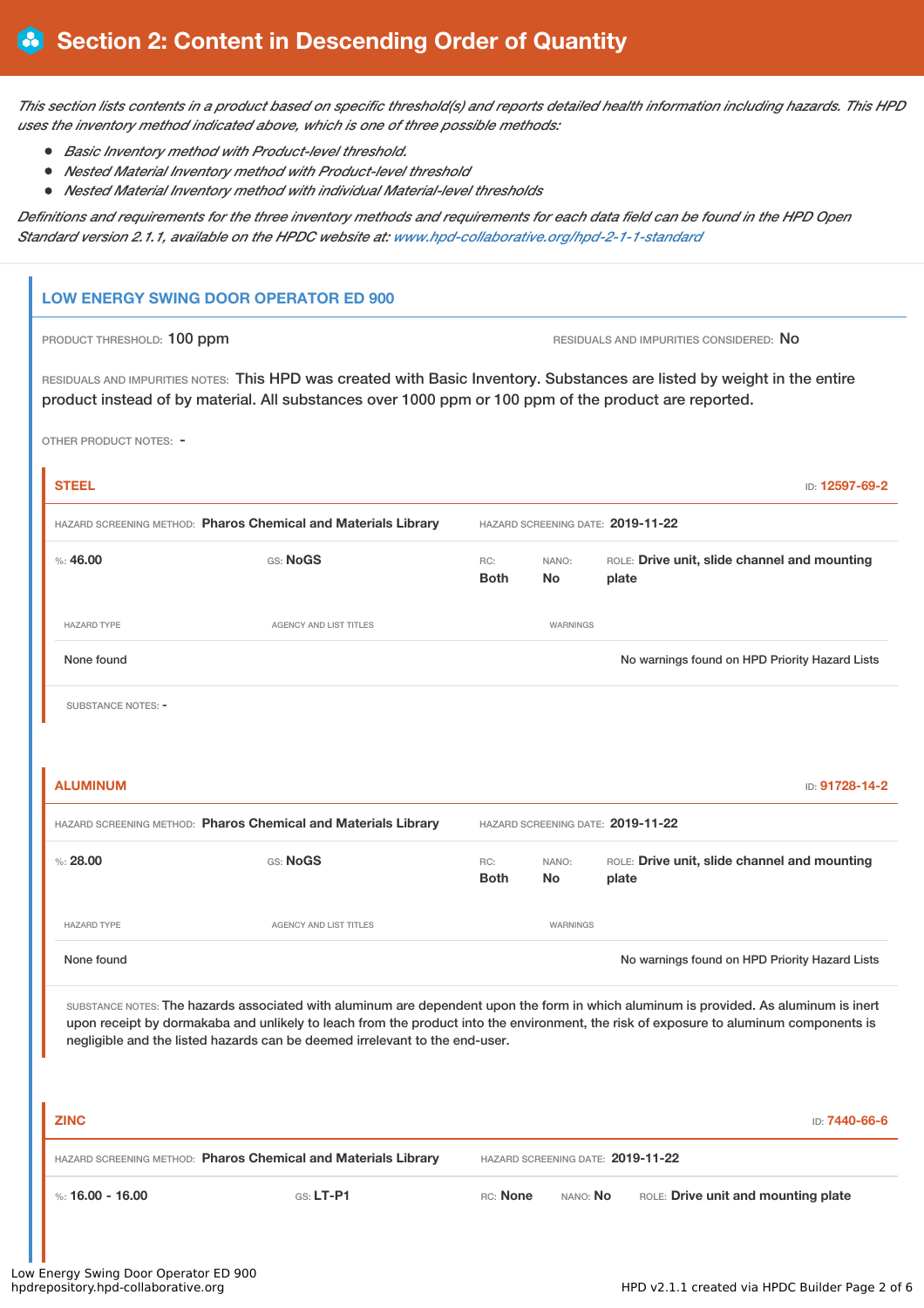| <b>HAZARD TYPE</b>         | <b>AGENCY AND LIST TITLES</b>                  | WARNINGS                                                                                |
|----------------------------|------------------------------------------------|-----------------------------------------------------------------------------------------|
| <b>ACUTE AQUATIC</b>       | EU - GHS (H-Statements)                        | H400 - Very toxic to aquatic life                                                       |
| <b>CHRON AQUATIC</b>       | EU - GHS (H-Statements)                        | H410 - Very toxic to aquatic life with long lasting effects                             |
| <b>ENDOCRINE</b>           | <b>TEDX</b> - Potential Endocrine Disruptors   | <b>Potential Endocrine Disruptor</b>                                                    |
| <b>MULTIPLE</b>            | German FEA - Substances Hazardous to<br>Waters | Class 2 - Hazard to Waters                                                              |
| PHYSICAL HAZARD (REACTIVE) | EU - GHS (H-Statements)                        | H250 - Catches fire spontaneously if exposed to air                                     |
| PHYSICAL HAZARD (REACTIVE) | EU - GHS (H-Statements)                        | H260 - In contact with water releases flammable gases which<br>may ignite spontaneously |

SUBSTANCE NOTES: Die-cast components: The hazards associated with zinc are dependent upon the form in which zinc is provided. As zinc is inert upon receipt by dormakaba and unlikely to leach from the closer into the environment, the risk of exposure to zinc components is negligible and the listed hazards ca be deemed irrelevant to the end-user.

# **POLYBUTYLENE TEREPHTHALATE (POLYBUTYLENE TEREPHTHALATE)** ID: **26062-94-2** HAZARD SCREENING METHOD: **Pharos Chemical and Materials Library** HAZARD SCREENING DATE: **2019-11-22** %: **7.00** GS: **NoGS** GS: **NoGS None** NANO: **No** ROLE: **Drive unit, slide channel and mounting plate** HAZARD TYPE **AGENCY AND LIST TITLES** WARNINGS None found Now arrings found on HPD Priority Hazard Lists SUBSTANCE NOTES: -**CIRCUIT BOARD** ID: **Undisclosed** HAZARD SCREENING METHOD: **Pharos Chemical and Materials Library** HAZARD SCREENING DATE: **2019-11-22** %: **2.00** GS: **UNK** RC: **None** NANO: **No** ROLE: **Circuit board** HAZARD TYPE **AGENCY AND LIST TITLES** WARNINGS Hazard Screening not performed SUBSTANCE NOTES: Electronics are considered Special Conditions Materials by HPDC. Guidelines on how to report these materials are currently under development by the HPDC Special Conditions Technical Sub-Group. dormakaba will update this HPD once guidelines have been published by HPDC. **COPPER** ID: **7440-50-8**

| HAZARD SCREENING METHOD: Pharos Chemical and Materials Library |                   |         | HAZARD SCREENING DATE: 2019-11-22 |                          |  |  |
|----------------------------------------------------------------|-------------------|---------|-----------------------------------|--------------------------|--|--|
| $\frac{1}{2}$ %: 0.78 - 1.06                                   | <b>GS: LT-UNK</b> | RC: UNK | NANO: <b>No</b>                   | <b>ROLE: Electronics</b> |  |  |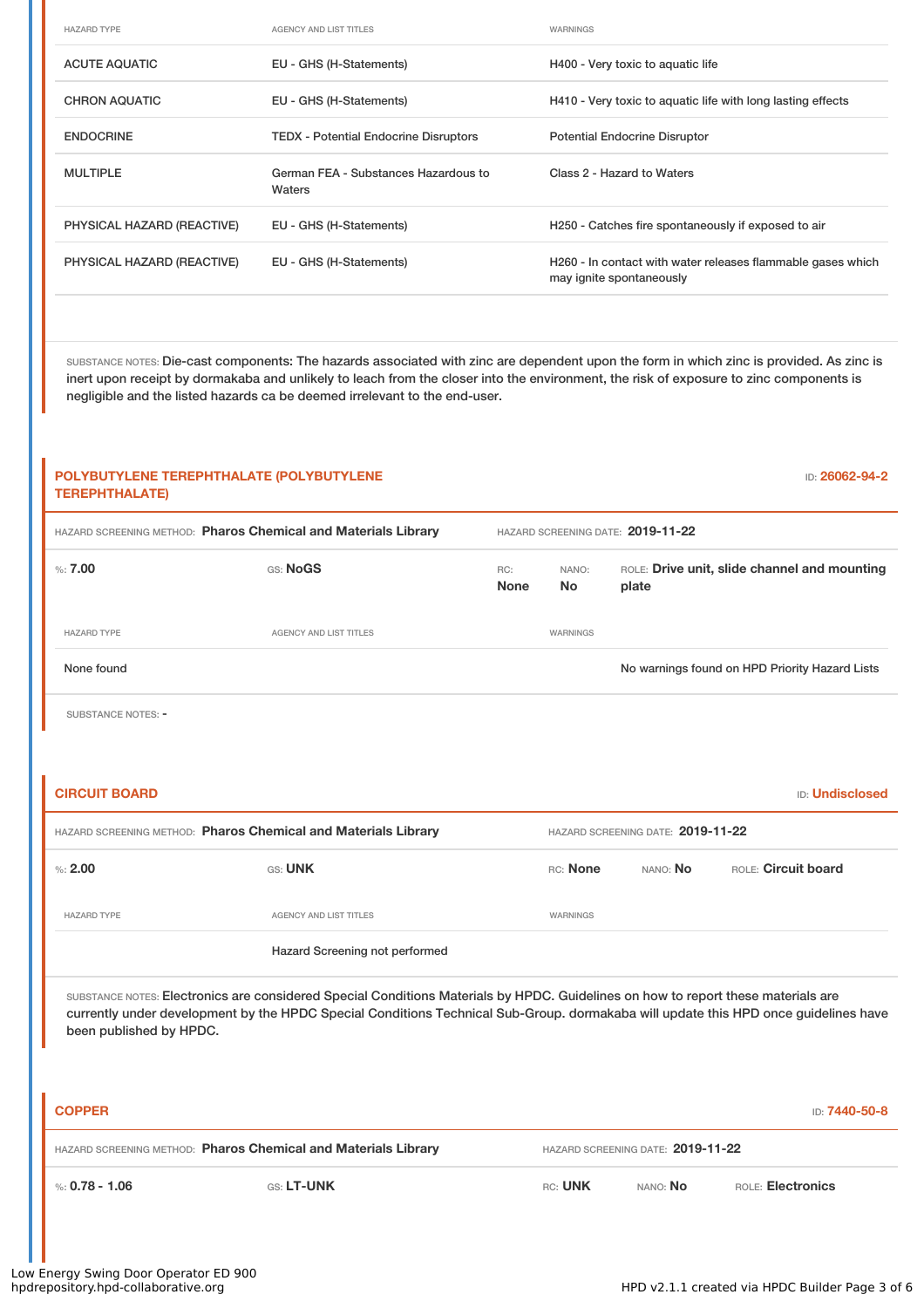HAZARD TYPE **AGENCY AND LIST TITLES** WARNINGS

None found Now arrings found on HPD Priority Hazard Lists

SUBSTANCE NOTES: -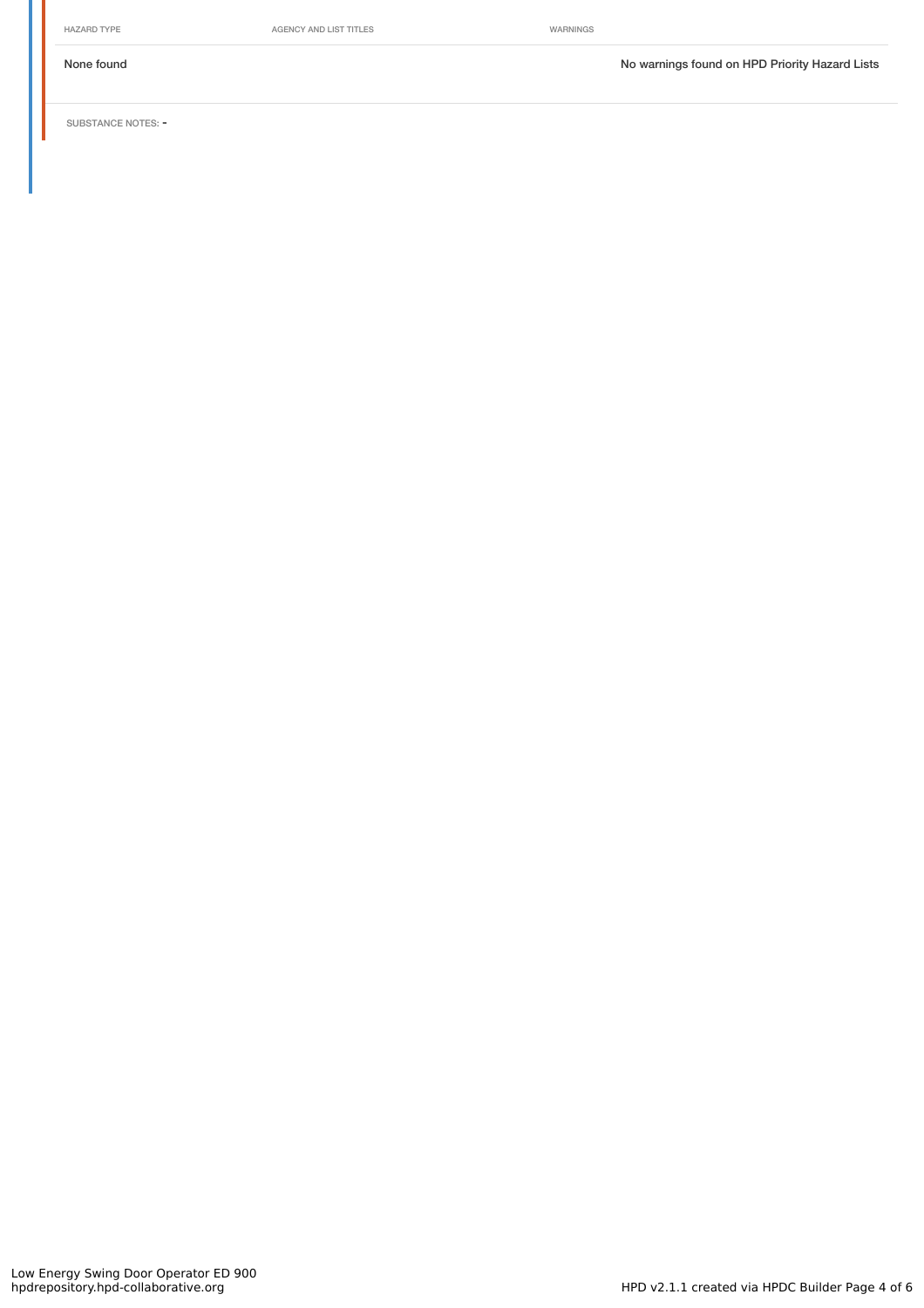This section lists applicable certification and standards compliance information for VOC emissions and VOC content. Other types of *health or environmental performance testing or certifications completed for the product may be provided.*

| <b>VOC EMISSIONS</b>                                          | N/A                                                    |                       |
|---------------------------------------------------------------|--------------------------------------------------------|-----------------------|
| CERTIFYING PARTY: Self-declared<br>APPLICABLE FACILITIES: N/A | ISSUE DATE: $2019 - 11 -$<br><b>EXPIRY DATE:</b><br>22 | CERTIFIER OR LAB: N/A |
| CERTIFICATE URL:                                              |                                                        |                       |

CERTIFICATION AND COMPLIANCE NOTES: This HPD is for a product that is NOT liquid/wet applied

| <b>LCA</b>                                                                                                                                                                                                                                   |                                            | <b>Environmental Product</b><br><b>Declaration</b> |                                                      |  |
|----------------------------------------------------------------------------------------------------------------------------------------------------------------------------------------------------------------------------------------------|--------------------------------------------|----------------------------------------------------|------------------------------------------------------|--|
| CERTIFYING PARTY: Third Party<br>APPLICABLE FACILITIES: dormakaba Ennepetal, Germany<br><b>CERTIFICATE URL:</b><br>https://www.dormakaba.com/resource/blob/17118/1b0293399a5270d17d8488eefcf67073/epd-<br>ule-ed-100-900-und-250-en-data.pdf | <b>ISSUE</b><br>DATE:<br>$2016 -$<br>04-29 | <b>EXPIRY</b><br>DATE:<br>$2021 -$<br>04-28        | <b>CERTIFIER OR</b><br>LAB: <b>UL</b><br>Environment |  |

CERTIFICATION AND COMPLIANCE NOTES:

# **Section 4: Accessories**

This section lists related products or materials that the manufacturer requires or recommends for installation (such as adhesives or fasteners), maintenance, cleaning, or operations. For information relating to the contents of these related products, refer to their *applicable Health Product Declarations, if available.*

No accessories are required for this product.

# **Section 5: General Notes**

dormakaba has resulted from the merger of the two well-established brands Dorma and Kaba, both known for their expertise in the area of smart and secure access solutions. Together we stand for more than 150 years of security and reliability. Our master brand dormakaba stands for our offering of products, solutions and services for secure access to buildings and rooms from a single source. Our global brand power supports us to become the trusted industry leader. For more information, please go to: www.dormakaba.com. The information contained in this HPD is to be used only as a voluntary information on our products. dormakaba makes no representation or warranty as to the completeness or accuracy of the information contained herein. The products and specifications set forth in this HPD are subject to change without notice and dormakaba disclaims any and all liability for such changes. The information contained herein is provided without warranties of any kind, either express or implied, and dormakaba disclaims any and all liability for typographical, printing, or production errors or changes affecting the specifications contained herein. dormakaba DISCLAIMS ALL WARRANTIES, EXPRESS OR IMPLIED, INCLUDING, BUT NOT LIMITED TO, THE IMPLIED WARRANTIES OF MERCHANTABILITY AND FITNESS FOR A PARTICULAR PURPOSE. IN NO EVENT WILL dormakaba BE LIABLE FOR ANY INCIDENTAL, INDIRECT OR CONSEQUENTIAL DAMAGES ARISING FROM THE SALE OR USE OF ANY PRODUCT. All sales of products shall be subject to dormakaba's applicable General Terms and Conditions, a copy of which will be provided by your local dormakaba organisation upon request.